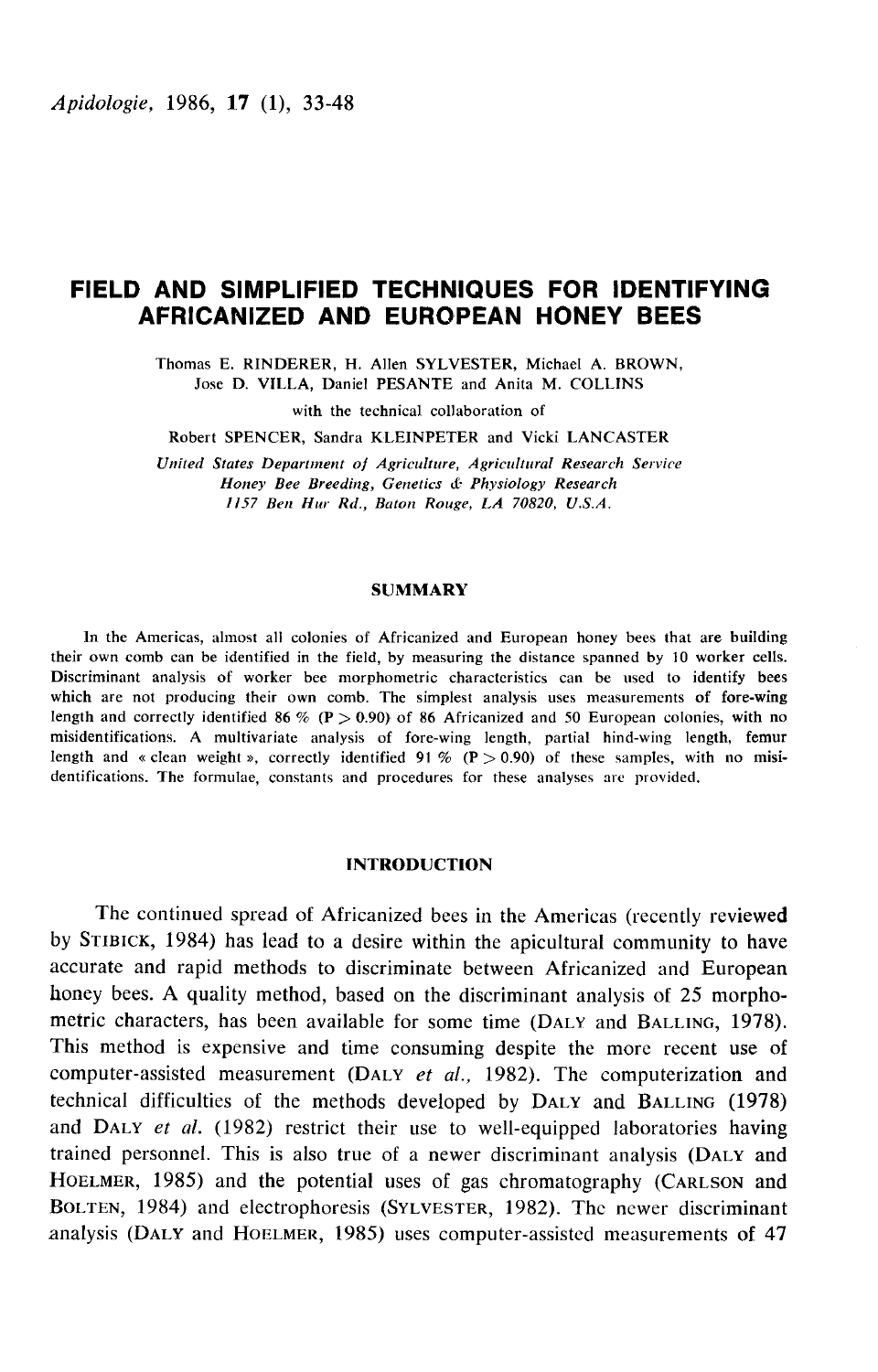# T.E. RINDERER ET AL.

fore-wing characteristics. Because only fore wings are used, it reduces dissection time. However, it has an increased number of measurements which require computer assistance for measurement and calculation. This second method is an excellent « first-step » procedure for an identification laboratory since it will unambiguously and correctly identify 99 % of unknown samples. The remaining 1 % (ambiguous samples) can be identified by the more elaborate 1982 procedure.

The costs and technical requirements of the identification procedures developed by DALY and his colleagues prohibit the wide scale routine evaluation of apiaries. Apiculturalists and regulatory agencies in several countries require field and less complex laboratory procedures which will rapidly identify large numbers of samples. This paper describes a series of simplified techniques which will correctly identify most samples from Africanized and European colonies. The identification of the remaining samples is ambiguous. Such samples will be sufficiently few that laboratories using the more elaborate techniques will likely be able to process them in support of large-scale surveys and regulatory activities.

# FIELD IDENTIFICATION

No behavioral or morphological characteristic of Africanized bees is sufficiently different to guide the inexperienced collector to correct field identifications. However, when identifications are desired for feral or other colonies which have produced worker comb without benefit of foundation, most colonies can be easily identified.

RINDERER  $et$  al. (1982) found that single measurements of the distance spanned by 10 Europcan cells ranged from 5.0 to 5.5 cm. Averages of 3 **EXECUTE:** For al. (1982) found that single measurements of the distance spanned by 10 European cells ranged from 5.0 to 5.5 cm. Averages of 3 measures ranged from 5.2  $\pm$  0.02 (X  $\pm$  SE) to 5.3  $\pm$  0.02 cm. In contras to 5.0 cm. Averages of 3 measures ranged from  $4.8 \pm 0.02$  to  $4.9 \pm 0.02$  cm.

Based on this study, colonies producing worker comb having an average of 3 measurements of 4.9 cm or below have a probability of being Africanized of 1.0. Colonies producing worker comb having an average of 3 measurements of 5.2 cm or above have a probability of being European of 1.0. We have encountered a few colonies which had intermediate values. If others are found they should be considered unidcntifiable by this procedure, but suspected to be Africanized to some extent. For this procedure each cell is interpreted to have one cell wall. The outside of the wall of the first cell is included in the measure. The last cell is measured up to the edge of the eleventh wall. Only fully formed worker cells in the central portion of a comb should be measured.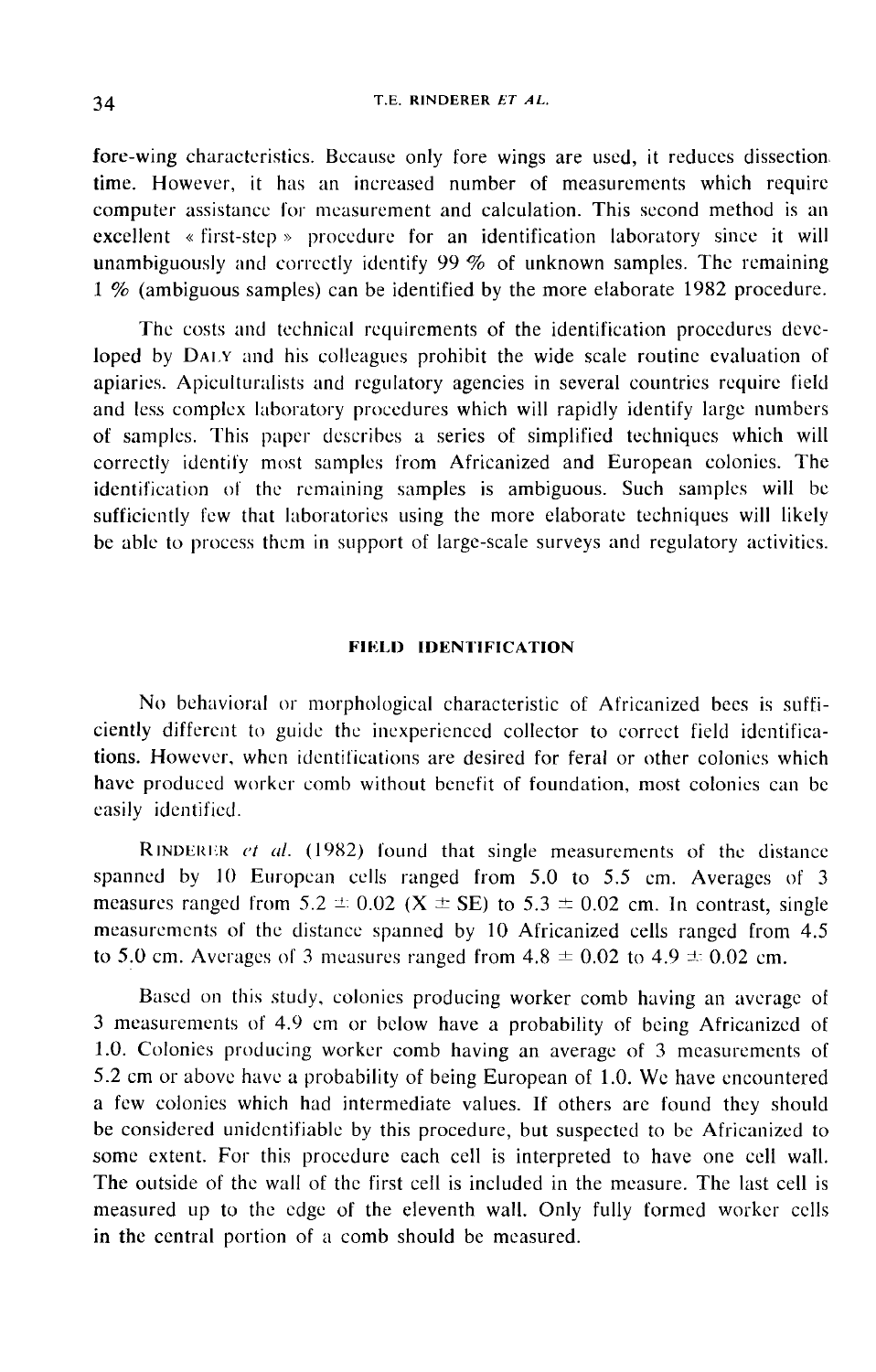# DEVELOPMENT OF SIMPLIFIED DISCRIMINANT ANALYSES

#### Materials and Methods

A collection of 30 bees was made from each of 86 Africanized and 50 European colonies in apiaries near Sarare, Venezuela. Both geographical types of beesl were from managed colonies apiaries hear sarate, venezuera. Both geographical types of bees were from managed colonies<br>having comb produced from European-sized foundation. This causes Africanized bees to have<br>slightly larger body measurements (RIND identification needs. For collections, colony entrances were blocked, returning foraging bees were collected, and the samples were frozen for preliminary processing. Within three days, the bees were thawed, their pollen pellets were removed, their nectar loads were expelled (GARY and LORENZEN, 1976) and their rectal contents were removed by applying gentle pressure on the slightly larger body measurements (RINDERER *et al.*, 1985 a) and is typical of the conditions of many<br>identification needs. For collections, colony entrances were blocked, returning foraging bees<br>were collected, and the s abdomens. Three groups of 10 bees from each colony were weighed (« clean weights») to the nearest 0.01 g. The samples were then stored in alcohol for later processing.

One sample of 10 bees from each colony was analyzed morphometrically by the process of DALY et al. (1982). This analysis both verified the field identification of the bees and provided measurements of selected body parts. Clean weights, fore-wing lengths, partial hind-wing lengths, hind-wing widths and femur lengths were chosen for statistical analysis. Clean weights were chosen because they are easily obtained, are significantly different for bees from Africanized and European DALY *et al.* (1982). This analysis both verified the field identification of the bees and provided measurements of selected body parts. Clean weights, fore-wing lengths, partial hind-wing lengths, hind-wing widths and fem and European colonies where at least the Africanized swarms probably originated from feral colonies (RINDERER et al., 1982). The other measurements were chosen because they are relativity easy to and European colonies where at least the Africanized swarms probably originated from feral colonies (RINDERER *et al.*, 1982). The other measurements were chosen because they are relativity easy to obtain and are major fa consisted of 3 replicate measures of clean weight per colony and 10 replicate measures, from each of 10 bees, for the other characters. The date were analyzed with a  $(SAS@2, 1982)$  «stepwise » (RINDERER *et al.*, 1982). The other measurements were chosen because they are relativity easy to obtain and are major factors in the discriminant analysis of DALY and BALLING (1978). The data consisted of 3 replicate mea two best discriminating characters in combination, the three best discriminating characters in combination, etc. Discriminant functions were then developed using variables suggested by the stepwise procedure.

This paper uses the convention, unlike the SAS@ procedure, of an unidentified category. A sample not having a high probability of membership in either group is assigned to the unidentified category. Correct identifications are defined as those that are classified in their correct group at  $P > 0.90$  while misidentifications are those samples that are classified in the incorrect group at  $P > 0.90$ . The unidentified category is useful in this context since more elaborate procedures (DALY et al., Loc. Cit.) exist to more closely examine samples which remain unidentified.

#### Results

The single character which best discriminated between Africanized and European bees was fore-wing length (Table 1). With the criterion that the pro-

<sup>(1)</sup> The European honeybees in this study were from North America. Such bees have in their ancestry representives of mixed subspecies. Africanized bees are descendants of  $A.m.$  scutellata bees imported fiom Afrca and their hybrids with various subspecies previously imported into Brazil. Neither the European nor the Africanized bees can correctly be called race, subspecies, stock, or line representatives. We use the term «geographical type » to indicate that the bees we studied<br>showed major characteristics typical of descriptions for temperately or tropically (A.m. scutellata) adapted bees.

<sup>(2)</sup> SAS Institute, Inc., Cary, North Carolina. Use of a corporation name does not constitute an endorsement by the U.S. Dept. of Agriculture.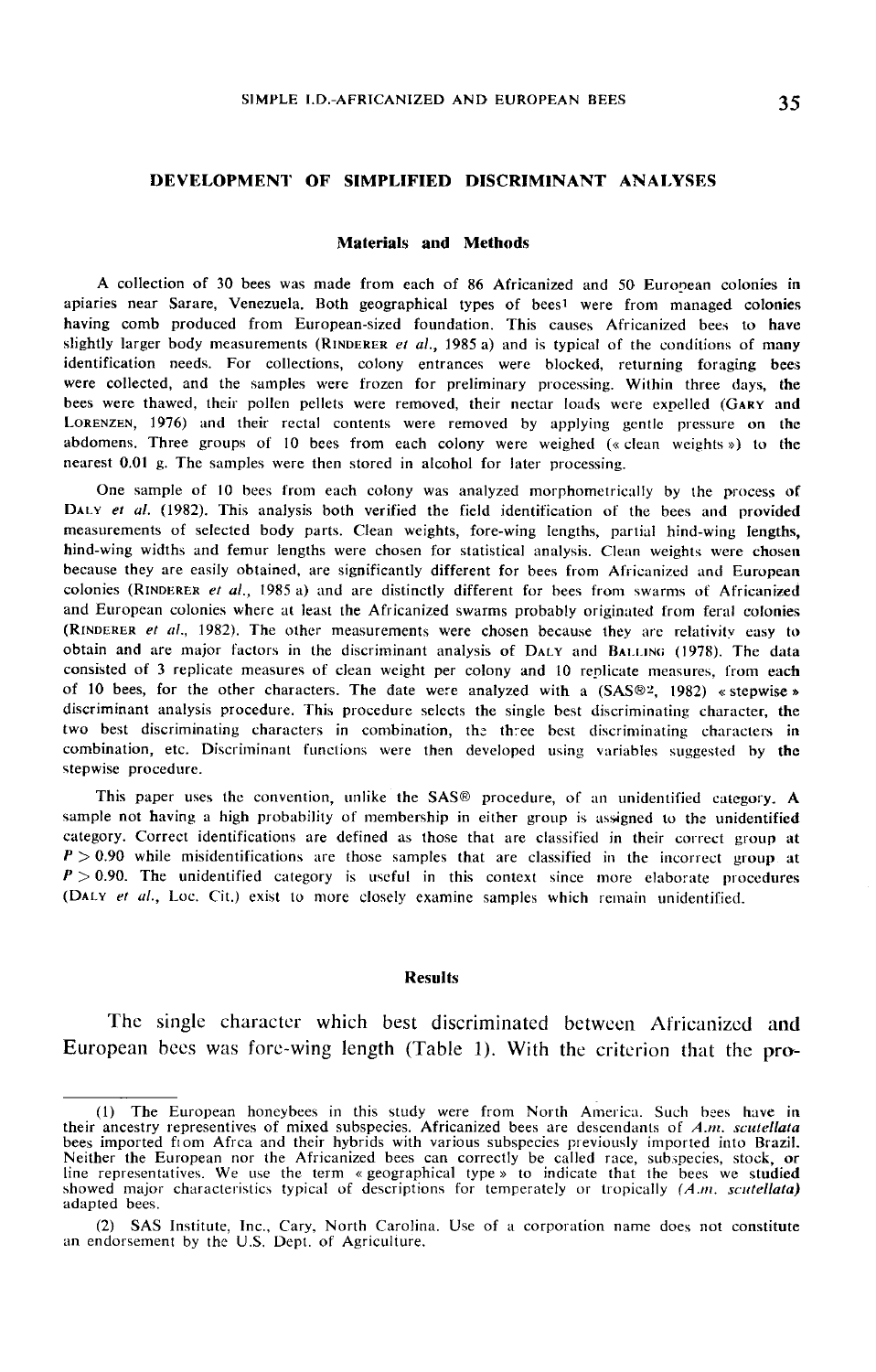bability of group membership exceed 0.90 (P  $>$  0.90) 109 or 86 % of the samples were correctly identified. No samples were misidentified : the remaining samples were unidentified by the procedure. The two closest cases of misidentifying Africanized bees as European had probabilities of being European of 0.86 and 0.65. The two closest cases of misidentifying European bees as Africanized had probabilities of being Africanized of 0.70 and 0.64. At  $P > 0.95$  and  $P > 0.99$  the procedure correctly identified 69 and 52 % of the samples, respectively (Table 1).

| Probability<br>οf<br>classification | Actual<br>bee<br>type | Classification<br>by fore-wing procedure |            |           | Classification<br>by multivariate procedure |            |           |
|-------------------------------------|-----------------------|------------------------------------------|------------|-----------|---------------------------------------------|------------|-----------|
|                                     |                       | A                                        | E          | U         | A                                           | Е          | U         |
| 0.90                                | A                     | 69 (80.2)                                | 0(0.0)     | 17 (19.8) | 79 (91.9)                                   | 0(0.0)     | 7(8.1)    |
|                                     | E                     | (0.0)<br>0                               | 40 (80.0)  | 10(20.0)  | 0(0.0)                                      | 45 (90.0)  | 5(10.0)   |
| 0.95                                | A                     | 59 (68.6)                                | (0.0)<br>0 | 27(31.4)  | 74 (86.0)                                   | (0.0)<br>0 | 12 (14.0) |
|                                     | E                     | 0(0.0)                                   | 35 (70.0)  | 15(30.0)  | 0(0.0)                                      | 45 (90.0)  | 5(10.0)   |
| 0.99                                | A                     | 44 (51.2)                                | (0.0)<br>0 | 42 (48.8) | 59 (68.6)                                   | (0.0)<br>0 | 27(31.4)  |
|                                     | E                     | (0.0)<br>0                               | 27(54.0)   | 23(46.0)  | 0(0.0)                                      | 37 (74.0)  | 13 (26.0) |

TABL. 1. - Number (and percentage) of Africanized (A) and European (E) bees of a base-line collection from 86 A and 50 E colonies identified post priori as  $A, E$ , or unclassifiable  $(U)$  by two discriminant analysis procedures for 3 levels of probability of classification

The calculations for the discriminant analysis of fore-wing length are straightforward. The average of the fore-wing lengths  $(\overline{X})$  is first calculated. Two values ( $D_A^2$  and  $D_E^2$ ) are then calculated from  $\overline{X}$ , 8.87 (the overall average forewing length of Africanized bees), 9.20 (the overall average fore-wing length of European bees) and a discriminant coefficient of 0.01341759 as follows :

$$
D_A^2 = (\overline{X} - 8.87)^2 / 0.01341759
$$
 (1)  
and

$$
D_E^2 = (\overline{X} - 9.20)^2 / 0.01341759 \tag{2}
$$

The probability that the sample is Africanized  $(PA)$  is :

$$
PA = e^{-0.5 D_A^2} / (e^{-0.5 D_A^2} + e^{-0.5 D_B^2})
$$
 (3)

The probability that the sample is European  $(PE)$  is :

$$
PE = 1 - PA \tag{4}
$$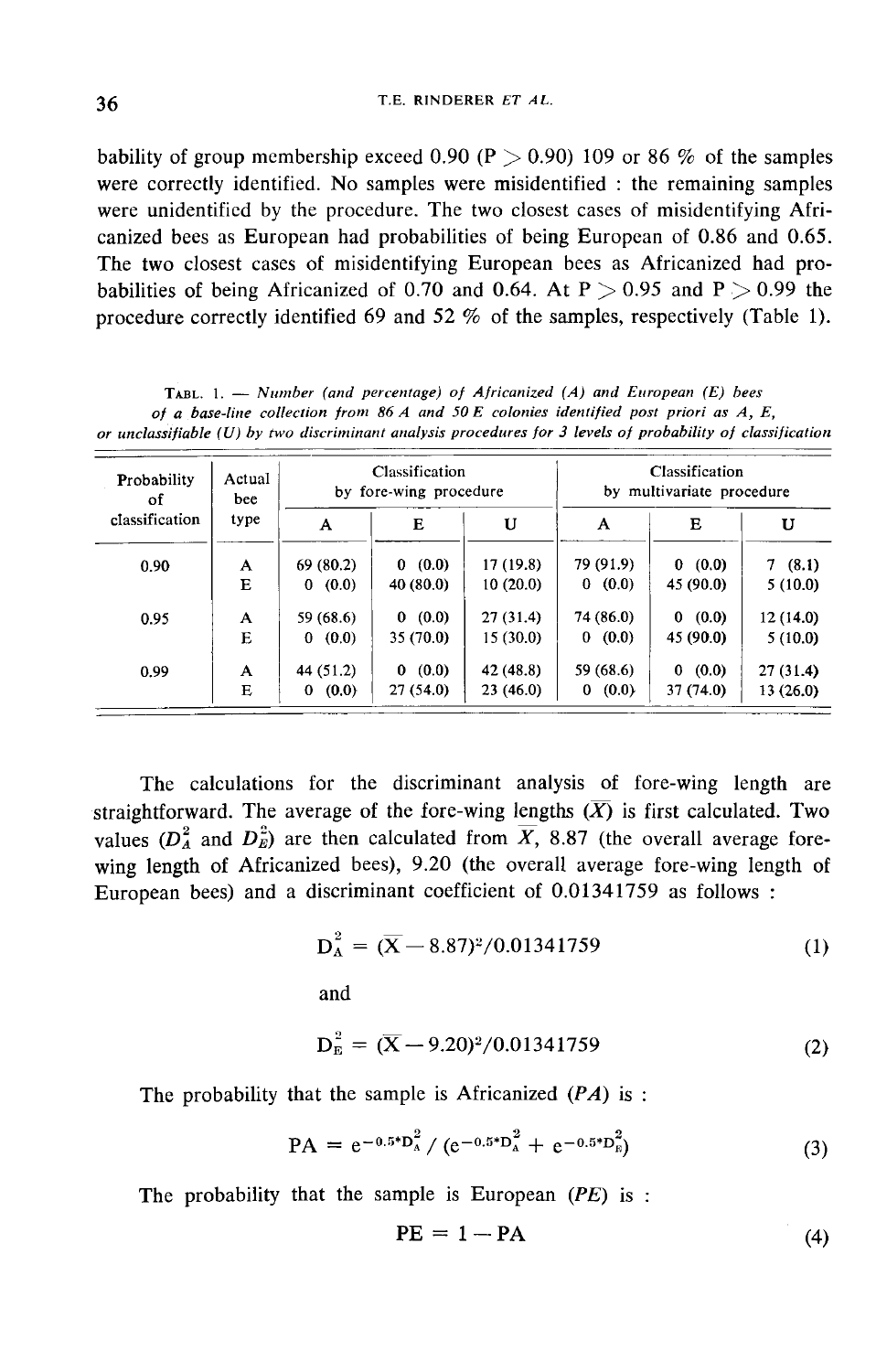TABL. 2. - Fore-wing length means  $(X)$  of 10 bees and corresponding probabilities of their being Africanized (PA) or European (PE)

| $\bar{\textbf{x}}$ | PE   | PA   | $\bar{\mathbf{X}}$ | PE   | PA   |  |  |  |
|--------------------|------|------|--------------------|------|------|--|--|--|
| 8.770              | .001 | ,999 | 9.035              | .500 | .500 |  |  |  |
| 8.775              | .002 | .998 | 9.040              | .531 | .469 |  |  |  |
| 8.780              | .002 | .998 | 9.045              | .561 | .439 |  |  |  |
| 8.785              | .002 | .998 | 9.050              | .591 | .409 |  |  |  |
| 8.790              | .002 | .998 | 9.055              | .621 | .379 |  |  |  |
| 8.795              | .003 | .997 | 9.060              | .649 | .351 |  |  |  |
| 8.800              | .003 | .997 | 9.065              | .677 | .323 |  |  |  |
| 8.805              | .003 | .997 | 9.070              | .703 | .297 |  |  |  |
| 8.810              | .004 | .996 | 9.075              | .728 | .272 |  |  |  |
| 8.815              | .004 | .996 | 9.080              | .752 | .248 |  |  |  |
| 8.820              | .005 | .995 | 9.085              | .774 | .226 |  |  |  |
|                    | .006 | .994 | 9.090              | .795 | .205 |  |  |  |
| 8.825              | .006 | .994 | 9.095              | .814 | .186 |  |  |  |
| 8.830              | .007 | .993 | 9.100              | .832 | .168 |  |  |  |
| 8.835              | .008 | .992 |                    | .848 | .152 |  |  |  |
| 8.840              |      |      | 9.105              |      | .137 |  |  |  |
| 8.845              | .009 | .991 | 9.110              | .863 | .123 |  |  |  |
| 8.850              | .010 | .990 | 9.115              | .877 |      |  |  |  |
| 8.855              | .012 | .988 | 9.120              | .890 | .110 |  |  |  |
| 8.860              | .013 | .987 | 9.125              | .901 | .099 |  |  |  |
| 8.865              | .015 | .985 | 9.130              | .912 | .088 |  |  |  |
| 8.870              | .017 | .983 | 9.135              | .921 | .079 |  |  |  |
| 8.875              | .019 | .981 | 9.140              | .930 | .070 |  |  |  |
| 8.880              | .022 | .978 | 9.145              | .937 | .063 |  |  |  |
| 8.885              | .024 | .976 | 9.150              | .944 | .056 |  |  |  |
| 8.890              | .027 | .973 | 9.155              | .950 | .050 |  |  |  |
| 8.895              | .031 | .969 | 9.160              | .956 | .044 |  |  |  |
| 8.900              | .035 | .965 | 9.165              | .961 | .039 |  |  |  |
| 8.905              | .039 | .961 | 9.170              | .965 | .035 |  |  |  |
| 8.910              | .044 | .956 | 9.175              | .969 | .031 |  |  |  |
| 8.915              | .050 | .950 | 9.180              | .975 | .027 |  |  |  |
| 8.920              | .056 | .944 | 9.185              | .976 | .024 |  |  |  |
| 8.925              | .063 | .937 | 9.190              | .978 | .023 |  |  |  |
| 8.930              | .070 | .923 | 9.195              | .981 | .019 |  |  |  |
| 8.935              | .079 | .921 | 9.200              | .983 | .017 |  |  |  |
| 8.940              | .088 | .912 | 9.205              | .985 | .015 |  |  |  |
| 8.945              | .099 | .901 | 9.210              | .987 | .013 |  |  |  |
| 8.950              | .110 | .890 | 9.215              | .988 | .012 |  |  |  |
| 8.955              | .123 | .877 | 9.220              | .990 | .010 |  |  |  |
| 8.960              | .137 | .863 | 9.225              | .991 | .009 |  |  |  |
| 8.965              | .152 | .848 | 9.230              | .992 | .008 |  |  |  |
| 8.970              | .168 | .832 | 9.235              | .993 | .007 |  |  |  |
| 8.975              | .186 | .814 | 9.240              | .994 | .006 |  |  |  |
| 8.980              | .205 | .795 | 9.245              | .994 | .006 |  |  |  |
| 8.985              | 226  | .778 | 9.250              | .995 | 005  |  |  |  |
| 8.990              | .248 | .752 | 9,255              | .996 | .004 |  |  |  |
| 8.995              | .272 | .728 | 9.260              | .996 | .004 |  |  |  |
| 9.000              | .297 | .703 | 9.265              | .997 | .003 |  |  |  |
| 9.005              | .323 | .677 | 9.270              | .997 | .003 |  |  |  |
| 9.010              | .351 | .649 | 9.275              | .997 | .003 |  |  |  |
| 9.015              | .379 | .621 | 9.280              | .998 | .002 |  |  |  |
| 9.020              | .409 | .591 | 9.285              | .998 | .002 |  |  |  |
| 9.025              | .439 | .561 | 9.290              | .998 | .002 |  |  |  |
| 9,230              | .469 | .531 | 9.295              | .998 | .002 |  |  |  |
|                    |      |      | 9.300              | ,999 | .001 |  |  |  |
|                    |      |      |                    |      |      |  |  |  |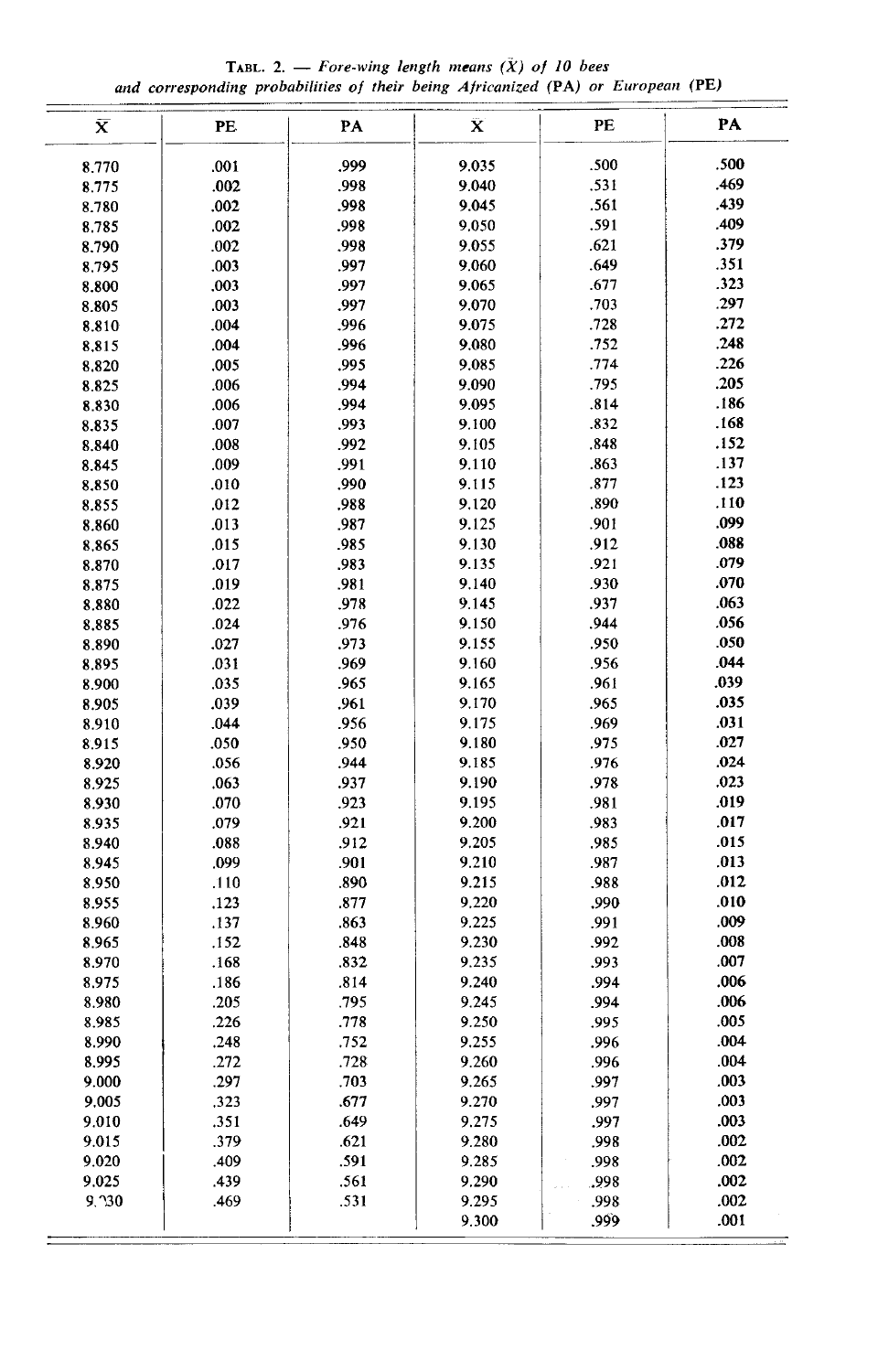Table 2 provides conversions from average fore-wing length measurements  $(X)$  to PA and PE for the range of PA = 0.99 to PE = 0.99.

Generally, substantial improvements in discriminatory power occurred as more characteristics were added to the analysis. The width of the hind-wing did not strongly improve discrimination. Thus, the best multivariate set was based on measurements of fore-wing length, clean weight, partial hind-wing length and femur length.

With this analysis, 91 % of the samples were correctly identified at  $P > 0.90$ (Table 1). No samples were misidentified : the remaining samples remained unidentified. The closest misidentification of a European colony had a  $PA$  of 0.72 and the closest misidentification of an Africanized colony had a  $PE$  of 0.76. The calculations for the multivariate discriminant analysis are somewhat complex and probably best done with the aid of at least a small programmable calculator. Several constants are required in the calculations. They and their abbreviations are provided in Table 3.

| Average body part measurements | Discriminant-analysis coefficients |
|--------------------------------|------------------------------------|
| Fore-wing lengths              | $CII = 204.49800$                  |
| Africanized $= AFW = 8.864400$ | $C21 = -1.56593$                   |
| European = $EFW = 9.197601$    | $C31 = -229.64500$                 |
|                                | $C41 = -98.95020$                  |
| Clean weights                  | $CI2 = -1.56593$                   |
| Africanized $= AC = 0.7495$    | $C22 = 116.50100$                  |
| European = $EC = 0.9196$       | $C32 = -23.79970$                  |
|                                | $C42 = 14.22020$                   |
| Partial hind-wing lengths      | $CI3 = -229.6450$                  |
| Africanized $= AH = 4.2010$    | $C23 = -23.7997$                   |
| European $= EH = 4.3167$       | $C33 = 499.3310$                   |
|                                | $C43 = -59.2050$                   |
| Femur lengths                  | $C14 = -98.9502$                   |
| Africanized $= AFE = 2.5298$   | $C24 = 14.2202$                    |
| European $EFE = 2.6200$        | $C34 = -59.2050$                   |
|                                | $C44 = 678.9840$                   |

TABL. 3. - Average body-part measurements and discriminant-analysis coefficients used in the multivariate, morphometric analysis of Africanized and European honey bees

The procedure is developed for 3 measurements of clean weights and 10 measurements of fore-wing lengths, partial hind-wing lengths and femur lengths. After measurements, the average values,  $XC$ ,  $XFW$ ,  $XH$  and  $XFE$ , respectively, are calculated.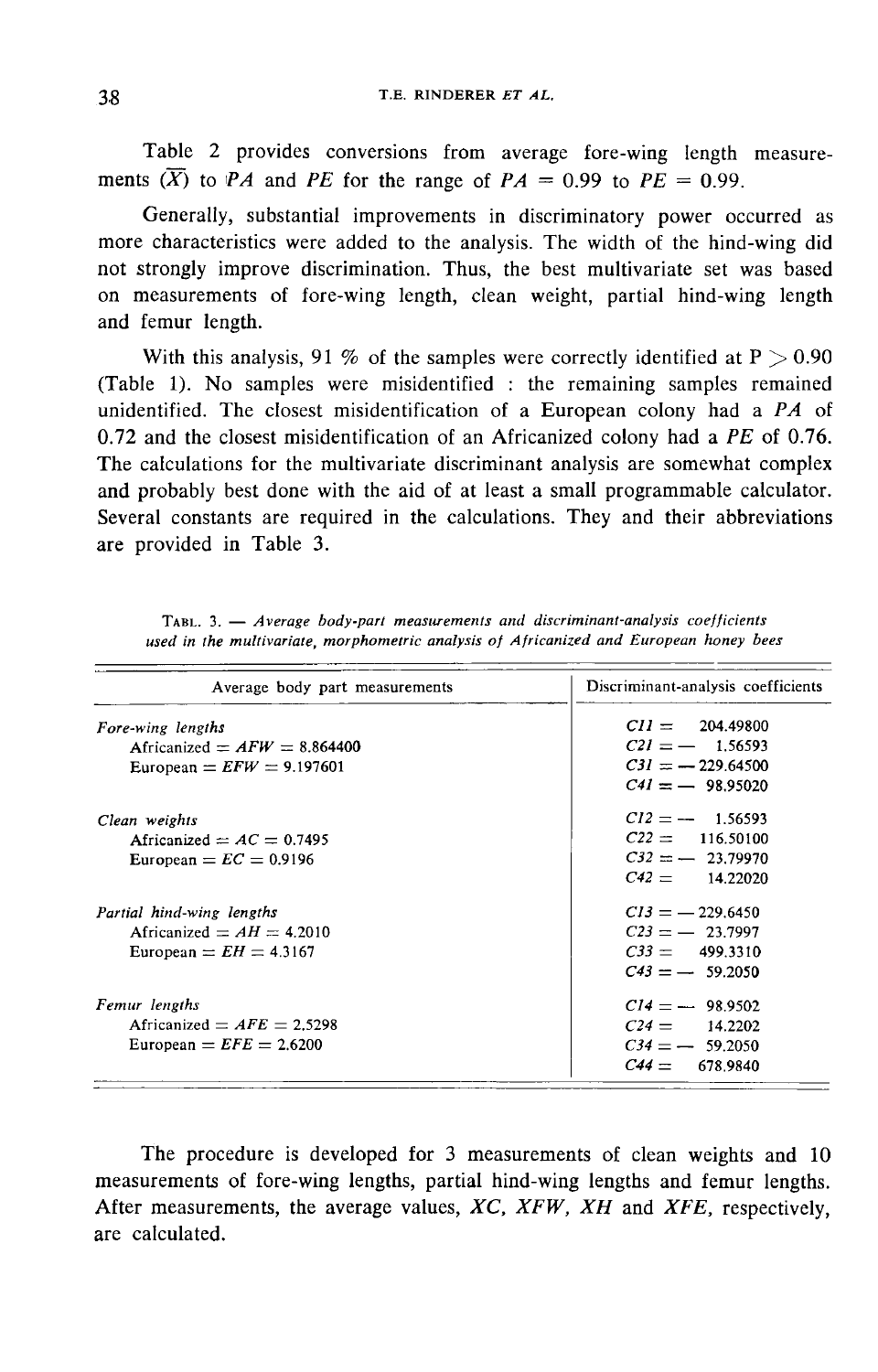The differences between these values and the average values for Africanized bees are then found :  $AXI = XFW - AFW$ ,  $AX2 = XC - AC$ ,  $AX3 =$  $XH - AH$  and  $AX4 = XFE - AFE$ . These differences and the elements of the inverse pooled variance  $\frac{1}{x}$  covariance matrix are then used to calculate the multivariate  $D_4^2$ :

 $\{(AX1 * C11) + (AX2 * C21) + (AX3 * C31) + (AX4 * C41)\}$  \* AX1 +  ${[(AX1 * C12) + (AX2 * C22) + (AX3 * C32) + (AX4 * C42)] * AX2}$  $(5)$  ${[(AX1 * C13) + (AX2 * C23) + (AX3 * C33) + (AX4 * C43)] * AX3} +$  $\{[(AX1 * C14) + (AX2 * C24) + (AX3 * C34) + (AX4 * C44)] * AX4\}$ 

The same procedures are followed with the average European values :  $EXI = XFW - EFW$ ,  $EX2 = XC - EC$ ,  $EX3 = XH - EH$  and  $EX4 =$  $XFE$  — EFE.  $D_E^2$  is calculated by substituting EX1, EX2, EX3 and EX4 for  $AX1$ ,  $AX2$ ,  $AX3$  and  $AX4$  in Eq. 5.

PA and PE are calculated from  $D_A^2$  and  $D_B^2$  according to Eqs. 3 and 4.

# TESTING OF SINIPLIFIED DISCRIMINANT ANALYSES

### Materials and Methods

In order to evaluate both the discriminant procedures and simplified methods of measurement, we collected bees from a second, independent group of 50 Africanized and 50 European colonies. All Africanized bees again came from colonies in Venezuela having combs produced from European foundation. European bees were collected from 5 colonies in Venezuela and 45 in Louisiana.

Bees collected in Venezuela were prepared, weighed (clean weights) and placed in alcohol as before. Bees collected in Louisiana were prepared, weighed, and dissected without storage in alcohol.

Bees were dissected for measurement by removing the two left wings and the right femur. The wings were removed with fingers or forceps as near to the thorax as possible. The right leg was first removed by breaking the joint between the coxa and the thorax. The coxa and trochanter were then removed from the proximal end of the femur. This process was accomplished by grasping the trochanter with fine forceps and gently pulling it away from the femur without bending the joint. Some persons doing this required a hand lens to check that they did not remove part of the femur, others could see well enough to verify the quality of dissection without magnification. In some cases this dissection was easier with bees that had not been in alcohol and had not been permitted to dry. Thus, fresh bees are preferred but not essential for this dissection.

A large  $(22 \times 40 \text{ mm})$ ; # 1 thickness), standard, glass cover slip was connected, with a small piece of transparent tape at one end, to a smaller  $(22 \times 22 \text{ mm} ; #1)$  cover slip. This tape formed a hinge between the two cover slips. The wings were placed and straightened on the portion of the larger cover slip so that they would be held by the smaller one when the cover slips were folded together. Consistent placement of the wings facilitated measurements. The smaller cover slip was folded over the wings and held in place by hand. The dissected portions of the leg were placed on the larger cover slip close to the edge of the smaller cover slip. The joint of the leg between the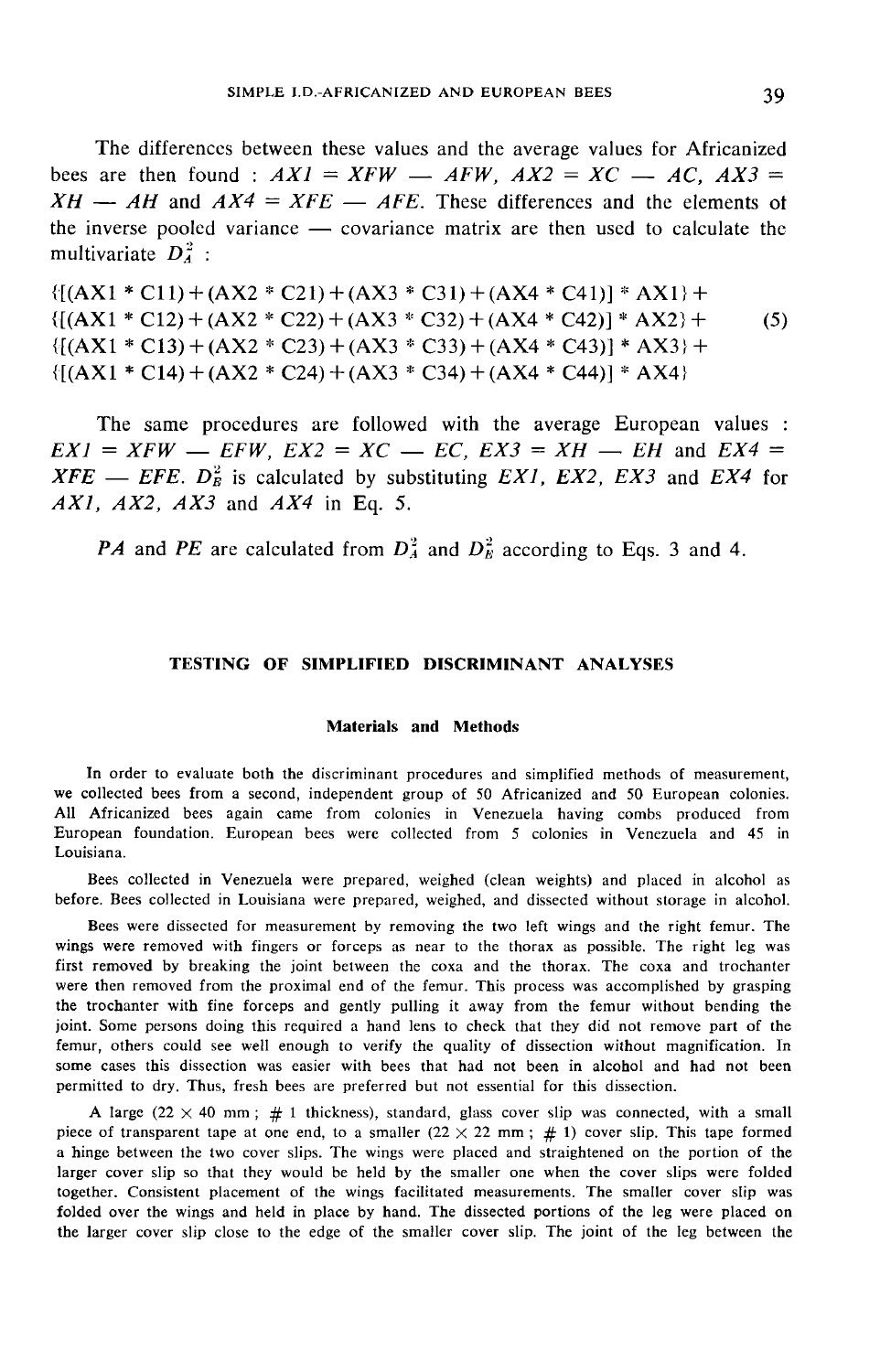femur and the tibia was bent to a closed position to facilitate measurement. A small piece of transparent tape was placed over the leg and at the same time over the edge of the smaller cover slip to hold them in place.

For record-keeping purposes, a small label was placed on the remaining portion of the larger cover slip and appropriately labeled. Slides were coded such that the identification of the bees was unknown to those making measurements. The subassembly of cover slips and body parts was placed in a standard 35 mm plastic photographic slide mount designed with an opening through which slides could be inserted (Fig. 1).



FIG. 1. - The assembly of body parts, cover slips, tape, and label in a slide mount ready for projection

For measurement, each slide was projected onto a white wall with a standard projector having an adjustable focal-length lens (range  $= 102-152$  mm) with  $f = 3.5$ . The distance from the projector to the wall was approximately 6.5 m. The final distance and the size of the focused image were adjusted until a slide containing a 1 cm bar produced a projected image of 50 cm.

A measuring T-squa:e having a transparent plastic, unmarked edge was marked to measure the three body parts. Since the projected image was 50 times larger than the original, a wing length of 9 mm had a projected length of 45 cm. The markings placed on the rule corresponded directly to lengths of body parts. Thus, in the fore-wing length range, the actual distance on the rule of 40 cm to 50 cm was labeled as 8.0 to 10.0 mm. The scale was subdivided with marks in actual units of 1 mm which corresponded to wing-length units of 0.02 mm. For measuring partial hind-wing lengths, the rule distance of 19 to 24 cm was labeled as 3.8 to 4.8 mm. For measuring femur lengths, the rule distance of 11 to 14 cm was labeled as 2.2 mm to 2.8 mm. These conversions are illustrated in Fig. 2. This projection system permitted measurements to an accuracy of 0.01 mm. The distances measured on the three body parts are shown in Fig. 3.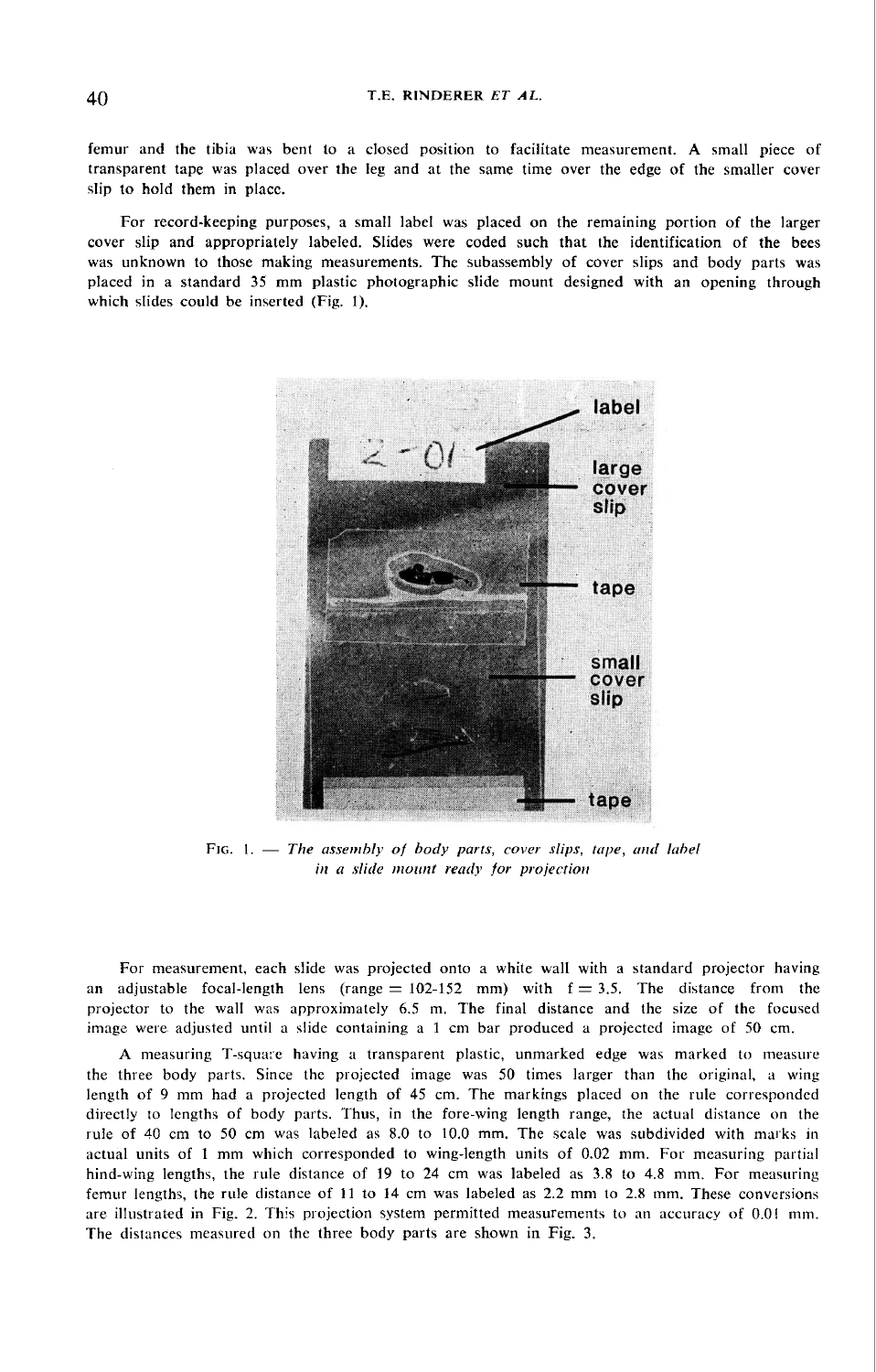

FIG. 2.  $-$  The transfer of actual measures of a meter ruler to a T-square marked to read actual body-part lengths in mm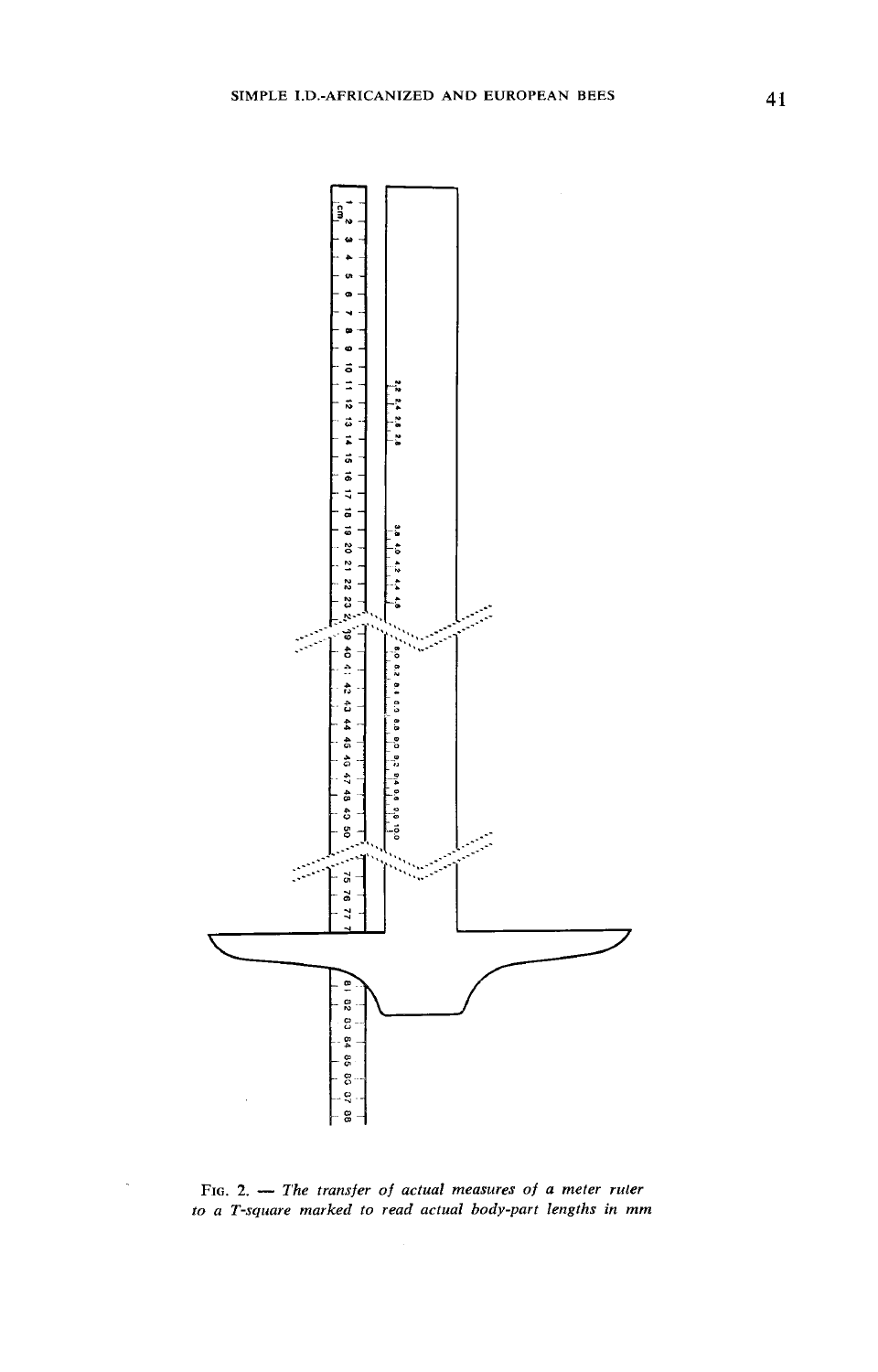

FIG. 3.  $-$  The distances measured on fore-wings, hind-wings and femurs

The 100 samples of bees were treated as blind samples and identified. The univariate fore-wing analysis was used first. When an identification was not made at  $P > 0.95$  the 4-character procedure was used. Different people each made 20 identifications of randomly chosen colonies. These persons ranged from a beekeeper unskilled in laboratory techniques, who received 15 minutes training in the procedure, to research technicians and one scientist having from I to 20 years experience making laboratory measurements.

Calculations for identification were made using a  $\ast$  Basic  $\ast$  language program<sup>3</sup>.

#### Results

Overall, the fore-wing procedure correctly identified 81 % of the samples at  $P > 0.95$  (Table 4). This included 74 and 88 % of the Africanized and European samples, respectively. The remaining 19 samples were unidentified. When these samples were submitted to the multivariate procedure, 12 of them were correctly classified and 7 remained unclassified (Table 4). Had we used  $P > 0.90$ , 5 colonies Would have remained unclassified and all classifications would have been correct. Of the 5 unclassified colonies, 3 were European and 2 were Africanized. The closest case of a misclassification was one European colony that was assigned a  $PA$  of 0.81. The next closest case was a European colony that was assigned a  $PA$  of 0.41.

<sup>(3)</sup> Copies of the program are available upon request.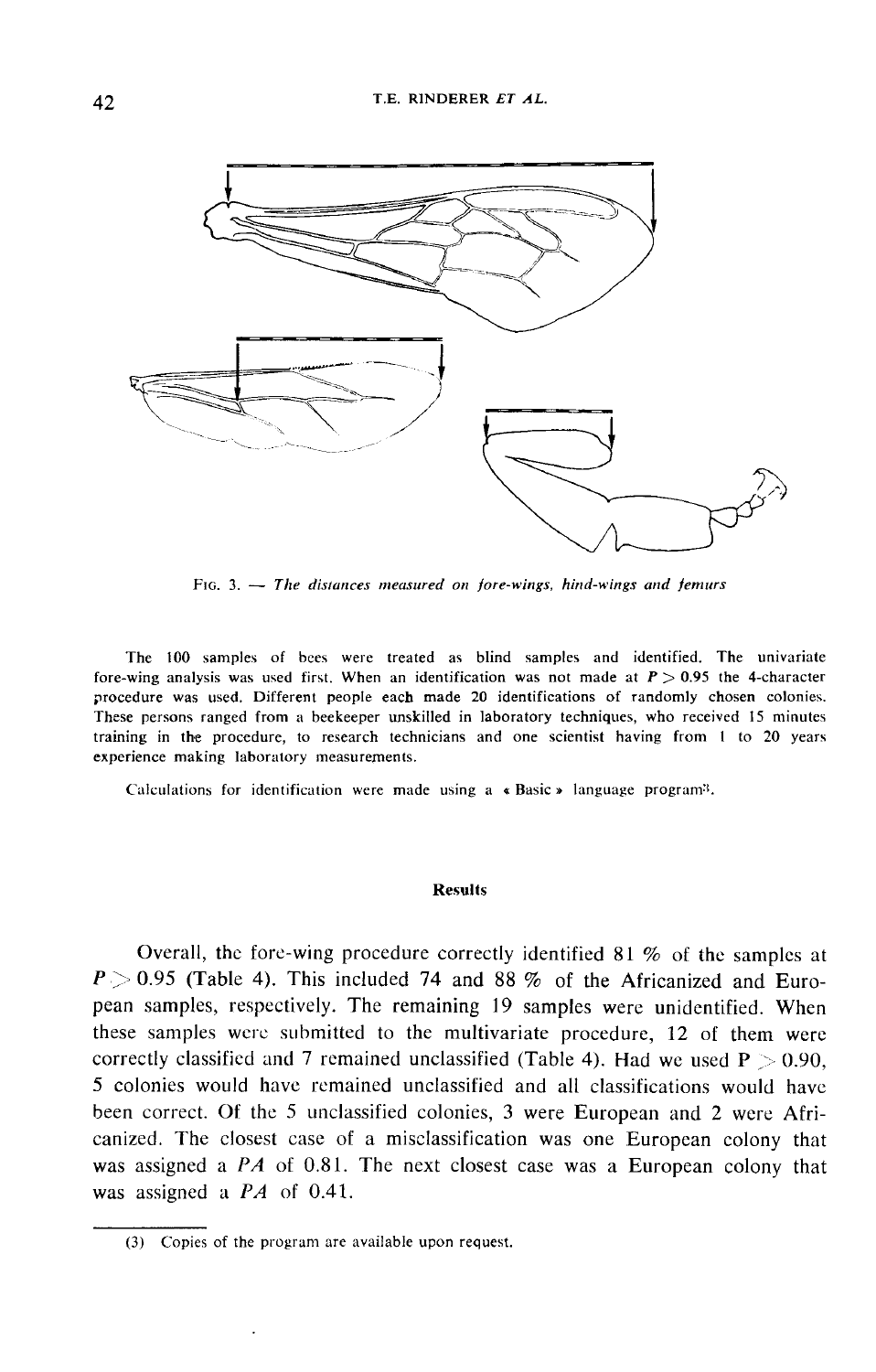| Bee<br>type | Classification<br>by fore-wing procedure |           |          | Classification by sequential fore-wing<br>and multivariate procedure |           |        |  |
|-------------|------------------------------------------|-----------|----------|----------------------------------------------------------------------|-----------|--------|--|
|             |                                          |           |          |                                                                      |           |        |  |
|             | 37(74.0)                                 |           | 13(26.0) | 46 (92.0)                                                            |           | 4(8.0) |  |
|             |                                          | 44 (88.0) | 6(12.0)  |                                                                      | 47 (94.0) | 3(6.0) |  |

TABL. 4. - Number (and percentage) of Africanized (A), European  $(E)$ and unclassified  $(U)$  samples of a collection of 50 A and 50 E colonies identified at  $P > 0.95$  as a test of 2 discriminant-analysis procedures

# DISCUSSION

Most identification needs can be met with these procedures. A large majority of colonies can be correctly identified at probability levels that meet U.S. Most identification needs can be met with these procedures. A large majo-<br>rity of colonies can be correctly identified at probability levels that meet U.S.<br>federal standards for regulatory action (STIBICK, 1984). Where nec HOELMER (1985) and DALY et al. (1982). The numbers of such samples would be sufficiently low that one or two central identification laboratories could provide a reasonably rapid response in support of regulatory activities.

DALY and HOELMER (1985) discuss three examples of abnormally small European bees which would be classified as Africanized by our fore-wing analysis and probably by our multivariate analysis. Of these three samples, one came from an experiment where bees were starved, the second was a selected collection of small bees sometimes seen in European colonies and thought to arise as a consequence of being reared in the occasional  $\ast$  half-depth  $\ast$  cells found in areas of comb irregularity, and the third came from a colony suspected of showing a generalized dwarfing genetic effect. Additionally, three known mutant alleles, diminutive, short, and truncate, produce bees having unusually short wings (TUCKER, 1985). In all but the case of the dwarfing effect, the wings of these bees are nearly 3 standard deviations shorter than the average of Africanized (TUCKER, 1985). In all but the case of the dwarfing effect, the wings of these<br>bees are nearly 3 standard deviations shorter than the average of Africanized<br>bees reported by DALY and BALLING (1978). Encountering such extre would be rare. Where they are encountered, especially where a single identification of an Africanized colony is considered an important event, colony observation by an experienced beekeeper capable of identifying severe nutritional stress and additional sampling for a complete morphometric analysis should provide a correct identification. Severe nutritional stress and mutant wing shapes are obvious and bees showing the generalized dwarfing effect will be identified as European by the complete morphometric analysis (DALY and HOELMER, 1985). by an experienced beekeeper capable of identifying severe nutrition<br>additional sampling for a complete morphometric analysis should pro<br>identification. Severe nutritional stress and mutant wing shapes are<br>bees showing the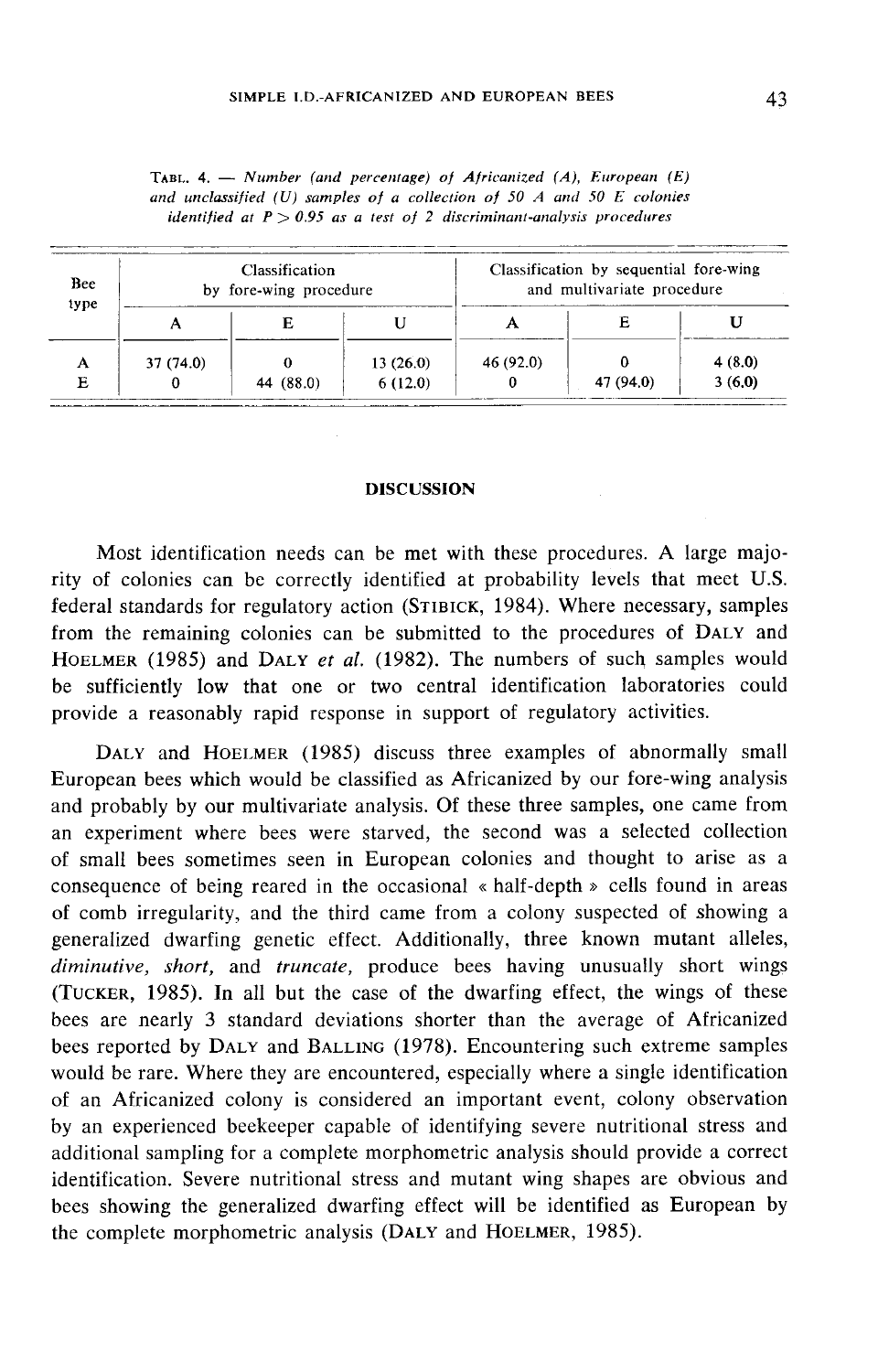# T.E. RINDERER ET AL.

European bees reared by Africanized bees on Africanized comb would be unidentified by the fore-wing procedure alone. On average they would be assigned a PE of 0.70 (RINDERER et al., 1985 a). The 4 character multivariate analysis assigns them a  $PE$  of 0.99. Africanized bees reared by European bees on European comb would be correctly classified by the wing-length procedure with a PA of 0.98.

Of the collection of samples from colonies used to develop the discriminant functions (base-line collection) 12.5 % remained unclassified when the procedures were used on them. The second collection (test collection) would be expected to have a somewhat higher percentage of unclassified samples because of the independence of the sample. However, the second collection only had 7 % unclassified samples. This higher level of identification may result from the measurement system. The base line collection was measured according to the computerized samples. This higher level of identification may result from the measurement<br>system. The base line collection was measured according to the computerized<br>system of DALY *et al.* (1982). The test collection was measured wit jection system described. Perhaps the additional magnification resulted in more accurate measurement which caused the test results to be better than predicted.

The usefulness of these procedures for identifying Africanized and European bees from populations other than those supplying the base-line and test collections is clear from an inspection of data presented by DALY and BALLING (1978). In all cases, their values for measurements of Africanized bees are smaller than those that we used to develop these discriminant analyses. Their values for European bees are similar to ours. Since their samples represent a sampling from a variety of Africanized and European populations, comparison of our values with theirs suggests two features of these identification procedures. First, these procedures will accurately identify samples from several populations of Africanized and European bees. Second, these procedures are relatively conservative ; only clearly Africanized bees will be identified as such. Samples of Africanized bees which are more difficult to identify will be unclassified.

The collection, measurement, and analysis procedures are relatively straightforward. Most people probably can do them without difficulty. However, a few points of potential difficulty exist. The ideal bees to collect are those that have recently emerged as adults since they are more likely to arise from eggs laid by the current queen of the colony and certainly are not bees that have drifted to the colony. However, collecting such bees is time consuming and requires beekeeping and bee selection skills. Collecting returning foragers or guard bees is easier. Only where queens in the colony have recently changed or where conditions have caused excessive drifting or robbing will collections of foragers and guards potentially lead to misidentifying the colony. The major difficulty with collecting foragers and guards is that they must be processed to remove pollen pellets, nectar loads and rectal contents. This processing must be done carefully so that the haemo-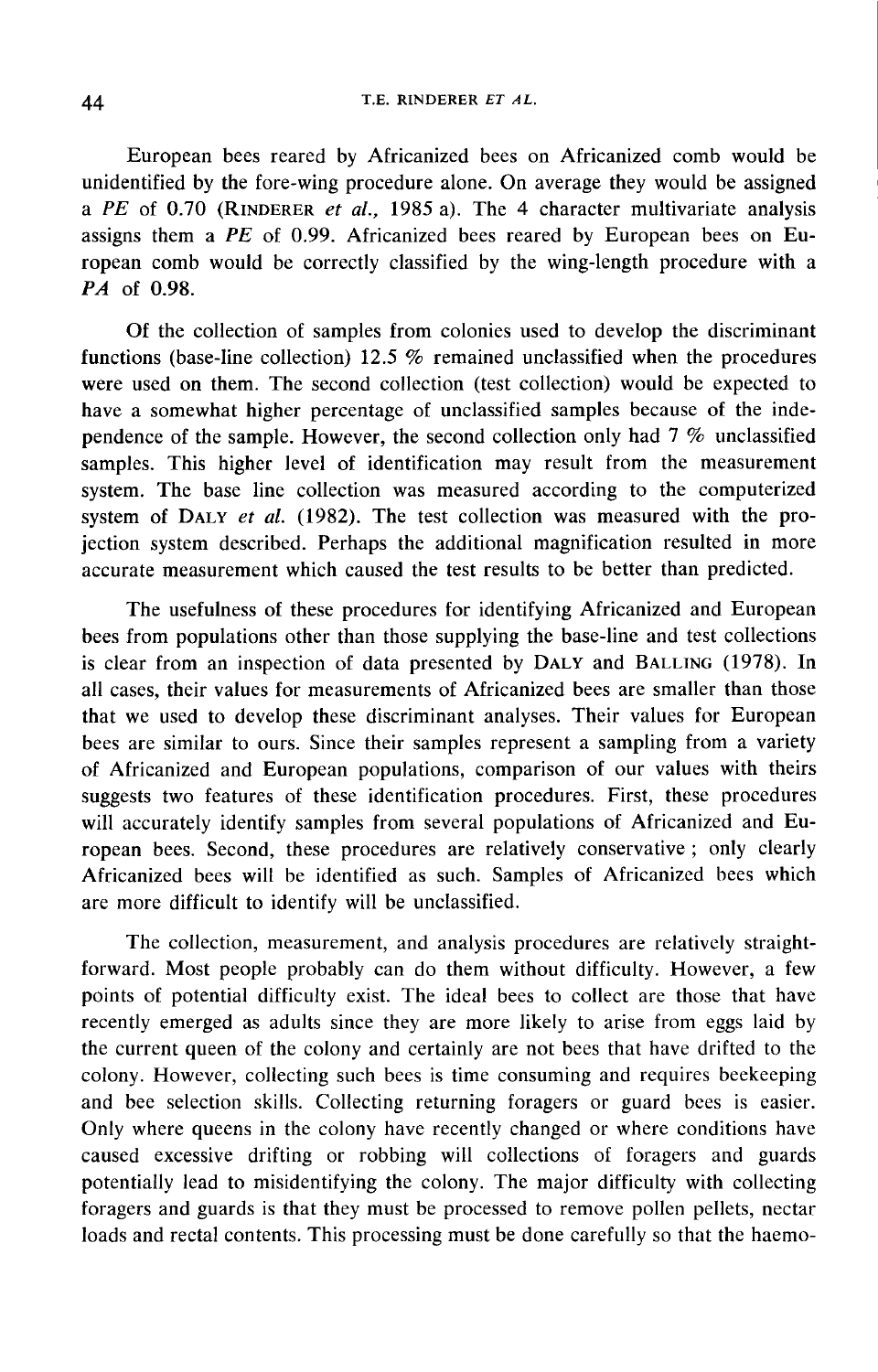lymph and portions of the digestive tract are not also removed. Persons processing samples should first practice the procedures with known samples of bees until the final weight of their average 10-bee sample is between 0.8 and 1.2 g for European bees and between 0.6 and 0.9 g for Africanized bees. Grossly inaccurate weights may lead to misidentifications. European bees with most of their abdominal contents removed may be misidentified as Africanized. Africanized bees having nectar-sacs and rectums filled with nectar and feces may be misidentified as European.

A second potential source of difficulty is the separation of the femur from the trochanter. The proximal end of the femur has an extension which is externally covered by the distal end of the trochanter. This extension must not be separated from the rest of the femur since it is part of the femur measurement (Fig. 4).

Accurate calibration of the measurement system is also important. An inaccuracy of 0.18 mm in calibration could lead to misclassification (see Table 2). An accurate standard, mounted on a slide, must be used to initially calibrate the projection system and periodically used to ensure continued accuracy. Optical micrometers of various types would be suitable for this purpose. We have used the measurement grids from 2 different brands of « pocket comparators » with success. Others have used etched glass reticles.

A large proportion of samples are correctly identified by these procedures and the probability of a misidentification, assuming that the characters measured have normal distributions, is zero. This is true even for the European bees reared by Africanized bees in Africanized comb and Africanized bees reared by Euro-A large proportion of samples are correctly identified by these procedures and<br>the probability of a misidentification, assuming that the characters measured have<br>normal distributions, is zero. This is true even for the Eur the probability of a misidentification, assuming that the characters measured nave<br>normal distributions, is zero. This is true even for the European bees reared<br>by Africanized bees in Africanized comb and Africanized bees computer simulation with models having an array of assumptions, they assessed the potential identification power of 3 hypothetical alleles. They concluded that the correct identification of colonies could only occur if 3 conditions were met : « extreme numerical or mating advantage of Africanized drones ; low levels of gene flow from the commercial populations into the feral populations ; and extreme initial gene frequency differences between commercial and feral populations at the loci used for classification ».

Apparently, either some of their model assumptions were incorrect, the conditions they considered to be unlikely do occur, or the genetic events underlying the characters measured in even simplified morphometric analysis are considerably more complex and taxonomically assessable than the hypothetical 3 independent alleles. More information is accumulating that the first condition is correct (RINDERER  $et$  al., 1985 b; RINDERER, unpublished). If the first condition is conditions they considered to be unlikely do occur, or the genetic events under-<br>lying the characters measured in even simplified morphometric analysis are consi-<br>derably more complex and taxonomically assessable than the correct, the second is likely also to be correct. The variety of morphological studies (loc. cit.) all suggest that the third condition is correct.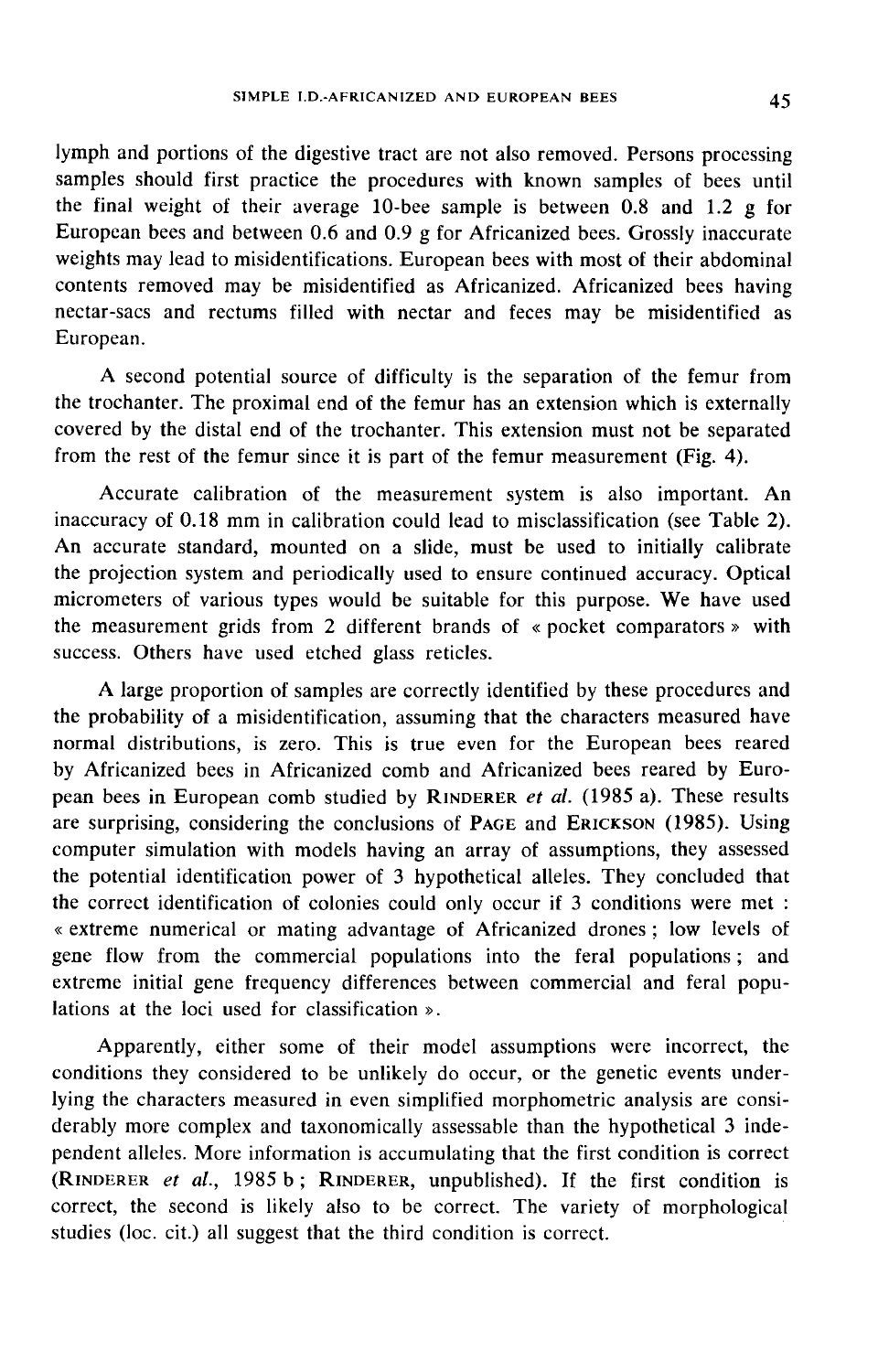Certainly, the identification of Africanized and European bees in support of regulatory and certification programs is possible with these and other morphometric techniques in areas where Africanized bees now exist. The complete morphometric procedure has had continued validity as the area of Africanization has expanded. It and techniques such as those presented have a high likelihood of continued usefulness as the Africanized population continues to expand.

> Received for publication in July 1985. Accepted for publication in October 1985.

#### ACKNOWLEDGEMENT

In cooperation with the Louisiana Agricultural Experiment Station.

# ' RÉSUMÉ

# TECHNIQUES DE TERRAIN ET MÉTHODES SIMPLIFIÉES POUR IDENTIFIER LES ABEILLES AFRICANISÉES ET LES ABEILLES EUROPÉENNES

Il est possible de distinguer sur le terrain les types géographiques africanisé et européen s'ils construisent leur propre rayon. D'après la mesure de la distance entre 10 cellules d'ouvrières, répétée trois fois, on peut identifier les colonies ayant des rayons de 4,9 cm ou moins comme étant africanisées et celles qui ont des rayons de 5,2 cm ou plus comme étant européennes. Les quelques colonies qui ont des valeurs intermédiaires ne sont pas identifiables, mais probablement africanisées dans une certaine mesure.

L'analyse discriminante des caractères morphométriques peut être utilisée pour identifier les abeilles qui ne produisent pas leur propre rayon. DALY et coll. ont mis au point des analyses sophistiquées sur ordinateur pour traiter de nombreuses mesures et faire l'analyse discriminante. En s'appuyant sur leurs résultats, on a développé 2 analyses discriminantes simplifiées pour l'utilisation sur le terrain.

La procédure la plus simple n'utilise que la mesure de la longueur de l'aile antérieure de 10 abeilles. Si l'on prend comme critère la probabilité d'une détermination correcte (P) supérieure à 0.90, 109 des 86 colonies africanisées et des 50 colonies européennes du Vénézuela (soit 86 %) sont correctement identifiées. Aucun échantillon n'a été mal identifié mais les échantillons restants ont été non identifiés. A P > 0,95 et P > 0,99, 69 % et 52 % ont été respectivement identifiés correctement. Les formules et les constantes pour l'analyse son indiquées.

En ajoutant des caractères supplémentaires, on obtient des améliorations substantielles dans le pouvoir discriminatoire, mais au prix d'un coût en temps et en équipement. Le meilleur ensemble multivariable comporte les mesures de la longueur de l'aile antérieure, de la longueur partielle de l'aile postérieure, de la longueur du fémur et du « poids net » (poids des ouvrières après élimination des fécès et du contenu du jabot). Avec cette analyse, 91 % des échantillons ont été correctement identifiés à P > 0,90 et aucun échantillon n'a été mal identifié. L'analyse discriminante multivariable est quelque peu complexe et se fait probablement mieux avec une calculatrice programmable ou un ordinateur.

Les mesures nécessaires et les procédés pour les réaliser sont illustrés et décrits. On discute ces procédés testés sur un échantillon indépendant de 50 colonies africanisées et 50 colonies européennes. Les problèmes susceptibles d'être rencontrés au cours des mesures sont : élimination des fécès et du contenu du jabot pour obtenir le « poids net », séparation du fémur du trochanter et étalonnage du système de mesure.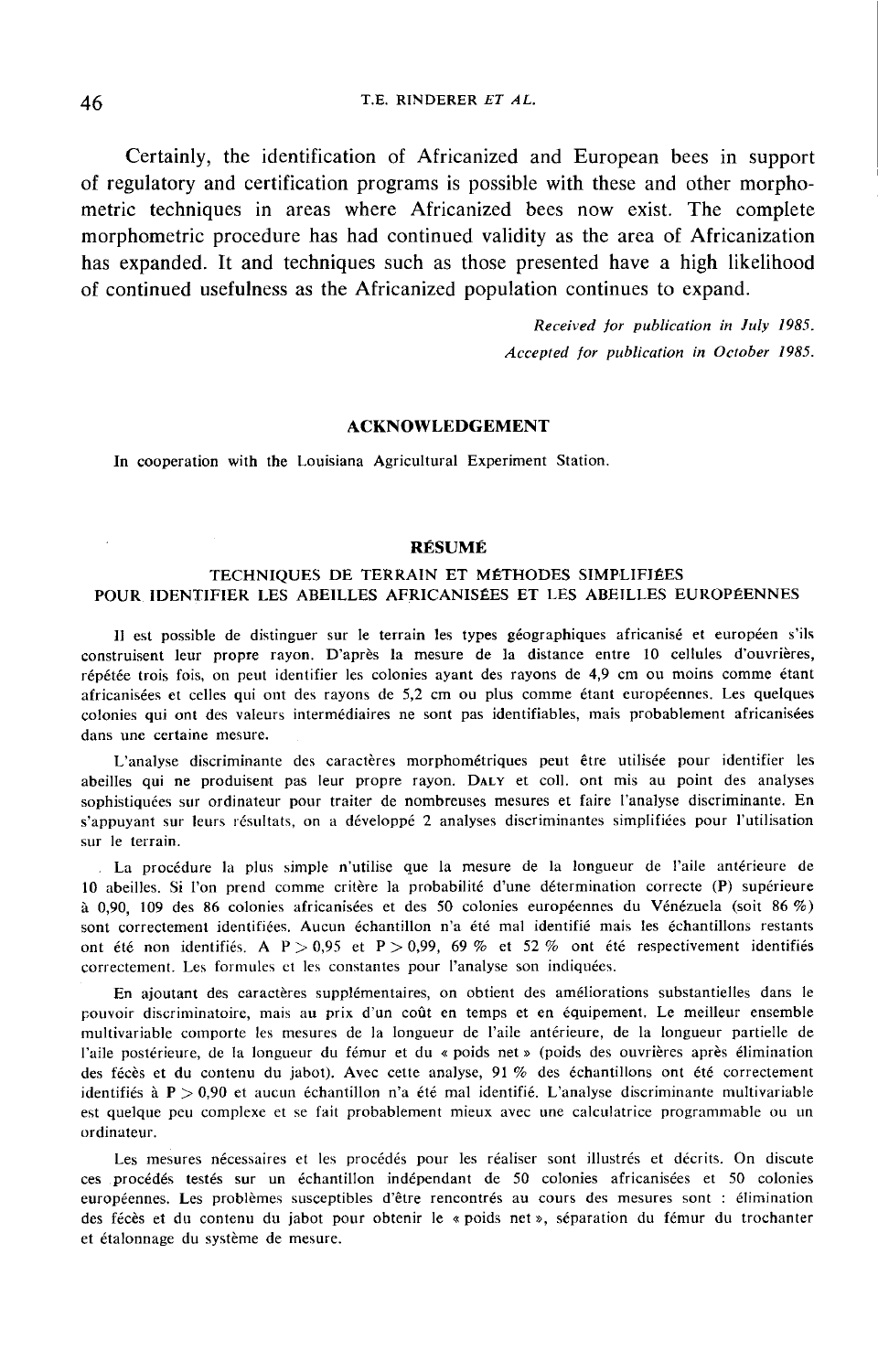#### ZUSAMMENFASSUNG

# FELDMETHODEN UND VEREINFACHTE VERFAHREN ZUR BESTIMMUNG AFRIKANIS1ERTER UND EUROPÄISCHER HONIGBIENEN

Bienen afrikanisierter und europäischer Herkunft können im Feld voneinander unterschieden werden, wenn sie ihre eigenen Waben gebaut haben. Auf Grund von drei Messungen von Zeilen mit 10 Arbeiterzellen wurden Waben mit einer Länge dieser Strecke von 4.9 cm oder weniger als afrikanisiert bestimmt, solche mit einem 10-Zellenmaß von 5.2 cm oder mehr als europäisch. Die wenigen Völker mit Maßen, die zwischen diesen beiden Werten liegen, können nicht klassifiziert werden, aber sie sind wahrscheinlich zu einem gewissen Grad afrikanisiert.

Zur Bestimmung von Bienen, die keinen eigenen Wabenbau errichtet haben, können Diskri-Einen gewissen von antwicklung von Bienen, die keinen eigenen Wabenbau errichtet haben, können Diskri-<br>Einenzanalysen von morphometrischen Merkmalen herangezogen werden. DALY und seine Mitarbeiter haben ausgefeilte Analysen unter Einsatz eines Computers entwickelt, um viele Messungen in Diskriminanzanalysen auszuwerten. Auf ihren Ergebnissen aufbauend wurden zwei vereinfachte Diskriminanzanalysen für den Einsatz in der Praxis entwickelt.

Das einfachste Verfahren benutzt lediglich die Länge des Vorderflügels von 10 Bienen. Wird als Bewertungsgrundlage die Wahrscheinlichkeit einer richtigen Bestimmung (P) von mehr als 0.90 angenommen, dann wurden 109 von 86 afrikanisierten und 50 europäischen Völkern in Venezuela korrekt bestimmt  $(= 86 \%)$ . Keine einzige Probe wurde falsch eingestuft, aber der Rest der Proben blieb unbestimmt. Bei einem P von > 0,95 und P > 0,99 wurden 69 % bzw. 52 % korrekt bestimmt. Die Formeln und Konstanten für die Analyse werden mitgeteilt.

Eine wesentliche Verbesserung der Unterscheidungsmöglichkeit wird durch Verwendung mehrerer Merkmale erzielt, jedoch nur auf Kosten eines höheren Aufwandes an Zeit und Ausrüstung. Der beste Multivariat-Satz beruhte auf Messungen der Vorderflügellänge, einer Teillänge des Hinterflügels, der Länge des Femur und des « Reingewichts » der Biene (Körpergewicht nach Entleerung von Kotblase und Honigsack). Bei dieser Analyse wurden 91 % der Proben auf einem Wahrscheinlichkeitsniveau von P > 0,90 korrekt bestimmt, ohne Fehlbestimmung einer Probe. Diese multivariate Diskriminanzanalyse ist etwas komplex und am besten mit einem programmierbaren Taschenrechner oder einem Computer auszuführen. Die Formeln und die Art der Durchführung werden angegeben.

Die benötigten Messungen und ihre Durchführung werden abgebildet und beschrieben. Ein Test dieser Methode an einer unabhängigen Probe von 50 afrikanisierten und 50 europäischen Völkern wird diskutiert. Die Probleme, auf die man möglicherweise bei der Durchführung dieses Verfahrens stößt, sind folgende : Entfernung der Fäzes und des Honigsack-Inhalts um das « Reingewicht » zu erhalten, Ablösung des Femur vom Trochanter und Bestimmung des Vergrößerungsmaßstabes.

#### BIBLIOGRAPHY

- CARLSON D.A., BOLTEN A.B., 1984. Identification of Africanized and European honey bees using extracted hydrocarbons. Bull. Entomol. Soc. Amer., 30, 32-35.
- extracted hydrocarbons. *Bull. Entomol. Soc. Amer.*, **30**, 32-35.<br>
DALY H.V., BALLING S.S., 1978. Identification of Africanized honeybees in the Western Hemisphere<br>
by discriminant analysis. *J. Kansas Entomol. Soc.*, **5** by discriminant analysis. J. Kansas Entomol. Soc., 51, 857-869.
- analysis. In preparation. DALY H.V., HOELMER K., 1985. — Rapid identification of Africanized honeybees by morphometric analysis. In preparation.<br>DALY H.V., HOELMER K., NORMAN P., ALLEN T., 1982. — Computer-assisted measurement and
- identification of honey bees (Hymenoptera : Apidae). Ann. Entomol. Soc. Amer., 75, 591-594.